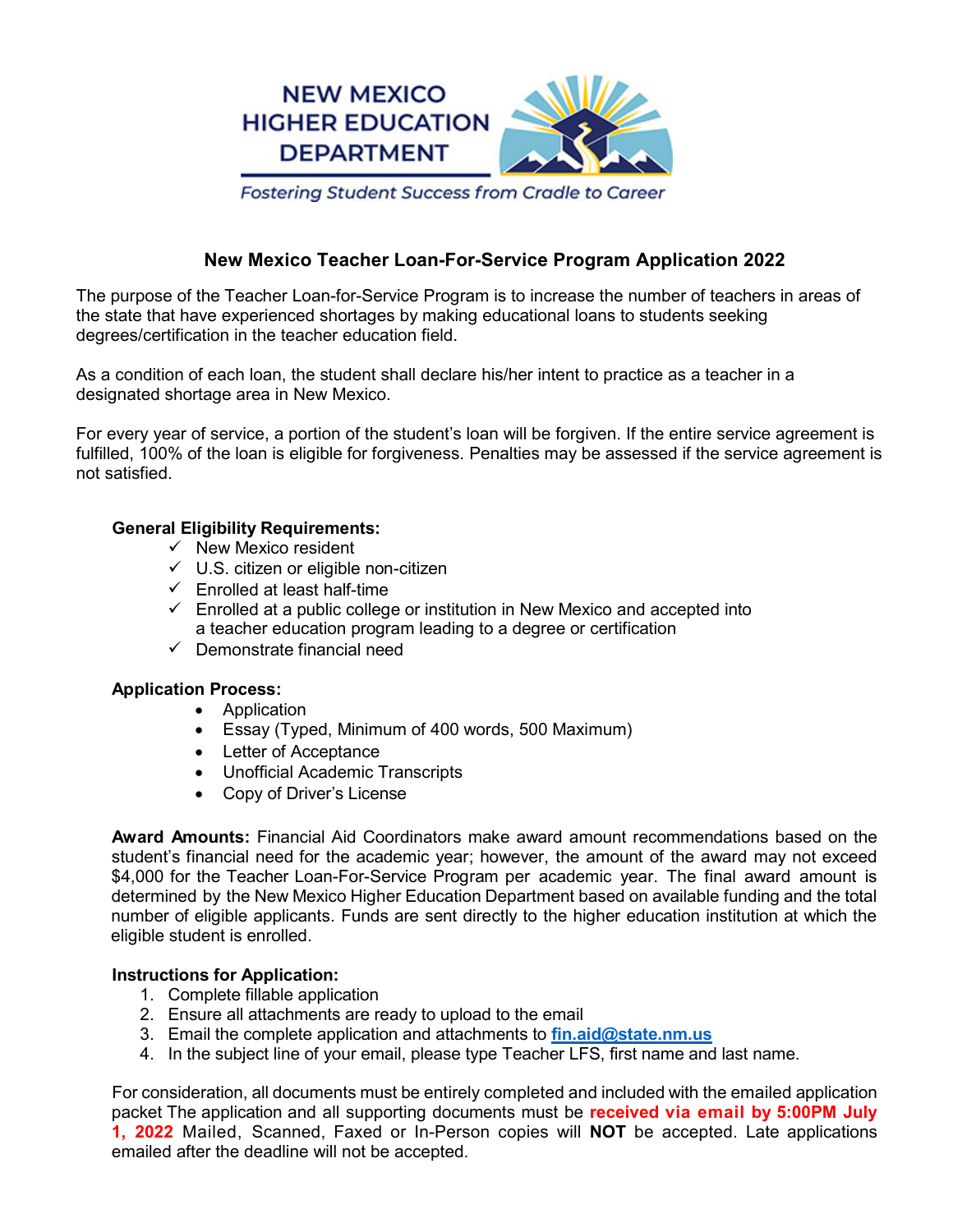

Fostering Student Success from Cradle to Career

# **New Mexico Teacher Loan-For-Service Program Application 2022**

| Application Status: (please select one)                           |                                                                                                                       | <b>New Applicant</b>    | <b>Renewal Applicant</b>                                                                                                                                                                                                       |                  |
|-------------------------------------------------------------------|-----------------------------------------------------------------------------------------------------------------------|-------------------------|--------------------------------------------------------------------------------------------------------------------------------------------------------------------------------------------------------------------------------|------------------|
| Full Name:                                                        |                                                                                                                       |                         |                                                                                                                                                                                                                                |                  |
| <b>Permanent Address:</b>                                         | Last                                                                                                                  |                         | First                                                                                                                                                                                                                          | M.L              |
|                                                                   | <b>Street Address</b>                                                                                                 |                         |                                                                                                                                                                                                                                | Apartment/Unit # |
|                                                                   | City                                                                                                                  | <b>State</b>            | Zip Code                                                                                                                                                                                                                       |                  |
| Home Phone:                                                       | __________________________________Alternate Phone: _____________________________                                      |                         |                                                                                                                                                                                                                                |                  |
| Date of Birth:                                                    |                                                                                                                       |                         | Email Address: No. 1996. The Contract of the Contract of the Contract of the Contract of the Contract of the Contract of the Contract of the Contract of the Contract of the Contract of the Contract of the Contract of the C |                  |
| Previous name under which records may be kept:                    |                                                                                                                       |                         |                                                                                                                                                                                                                                |                  |
| Gender:<br>Male                                                   | Female                                                                                                                |                         | Driver's License Number: State: Exp: Exp:                                                                                                                                                                                      |                  |
| Are you a New Mexico resident? Yes                                | Are you a citizen of the United States or a permanent resident alien? Yes<br>$\vert$ No $\vert$                       |                         | No l<br>If yes, when was residency established? (required)                                                                                                                                                                     |                  |
|                                                                   |                                                                                                                       |                         |                                                                                                                                                                                                                                |                  |
| <b>Education</b><br>Name of Institution Attending/Plan to Attend: |                                                                                                                       |                         |                                                                                                                                                                                                                                |                  |
| Course of Study:                                                  |                                                                                                                       |                         |                                                                                                                                                                                                                                |                  |
|                                                                   | <u> 1989 - Johann Stoff, deutscher Stoff, der Stoff, der Stoff, der Stoff, der Stoff, der Stoff, der Stoff, der S</u> |                         |                                                                                                                                                                                                                                |                  |
| Anticipated Graduation Date: __________                           |                                                                                                                       |                         |                                                                                                                                                                                                                                |                  |
| Current Level: FM                                                 | SOPH                                                                                                                  | <b>SENIOR</b><br>JUNIOR | Grad.                                                                                                                                                                                                                          |                  |
| address and/or phone number.                                      | List one personal reference with separate contact information who may be reached for your most current                |                         |                                                                                                                                                                                                                                |                  |
| First Name: _______________________                               |                                                                                                                       |                         |                                                                                                                                                                                                                                |                  |
| Address:                                                          |                                                                                                                       |                         |                                                                                                                                                                                                                                |                  |
| Phone Number:                                                     |                                                                                                                       |                         |                                                                                                                                                                                                                                |                  |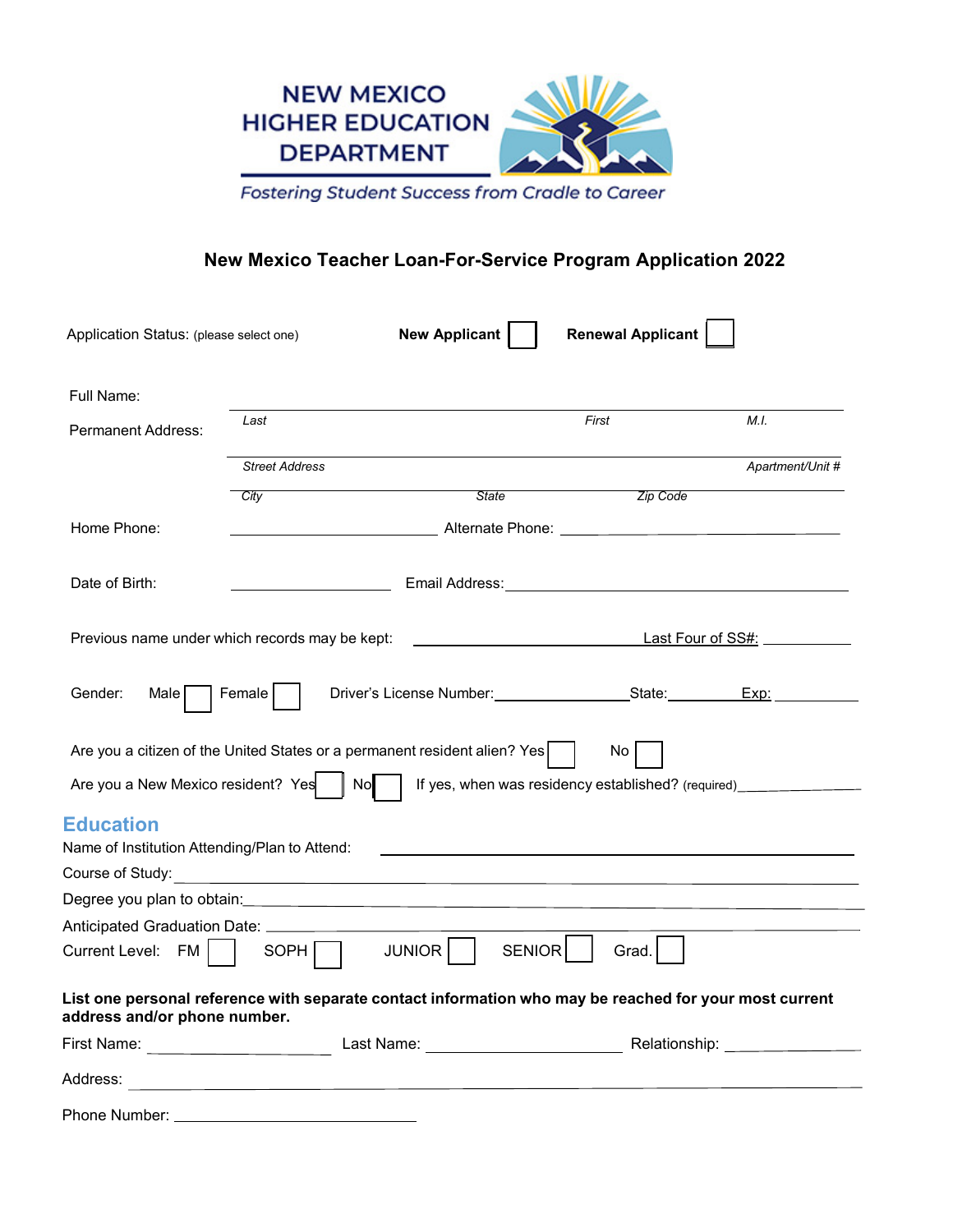## **Essay**

Please type an essay stating why you want to enter or remain in the chosen field and obligate yourself to a designated shortage area in New Mexico through the Loan-For-Service Program. (Minimum of 400 words, 500 Maximum). Please include your first and last name on the attachment. Please email your essay as part of the application email.

## **Electronic Signature**

By signing the statements below electronically, you agree your electronic signature is the legal equivalent of your manual/handwritten signature on this application. You further agree that your signature on this document (hereafter referred to as your "E-Signature") is as valid as if you signed the document in writing. You also agree that no certification authority or other third party verification is necessary to validate your E-Signature, and that the lack of such certification or third party verification will not in any way affect the enforceability of your E-Signature or any resulting agreement between you and the New Mexico Higher Education, Financial Aid Office.

## **Statement of Understanding**

By signing below I am certifying that I understand that the original application and all necessary supporting documents must be **emailed** to **[fin.aid@state.nm.us](mailto:fin.aid@state.nm.us) by 5:00PM on July 1, 2022.** Late applications will not be accepted.

I understand that all awards are subject to the availability of funds. I understand the Financial Aid Division will not release any information regarding the completion of my application packet. I understand once my application is received, no additional documents may be added to my application packet. I understand all fields within the application must be complete. I understand if any required information is omitted from any part of the application packet, my application will be considered incomplete and will not be considered for funding.

Print Name:

Applicant Signature: 2006. Applicant Signature: 2006. Applicant Signature: 2006.

|--|

# **Authorization & Consent to Release Education Records**

I hereby authorize personnel of the College/University to release any and all educational records and information to the New Mexico Higher Education Department (NMHED). I further understand that this information may contain personal information. I understand the information may be released orally or in the form of copies of written records as preferred by NMHED. By my signature below I acknowledge this consent and authorization to be valid.

Print Name: <u>\_\_\_\_\_\_\_\_\_\_\_\_\_\_\_\_\_\_\_\_\_\_\_\_\_\_\_\_\_\_\_\_\_\_</u>

Applicant Signature: Notified a state of the state of the Date: Note: Note: Note: Note: Note: Note: Note: Note: Note: Note: Note: Note: Note: Note: Note: Note: Note: Note: Note: Note: Note: Note: Note: Note: Note: Note: No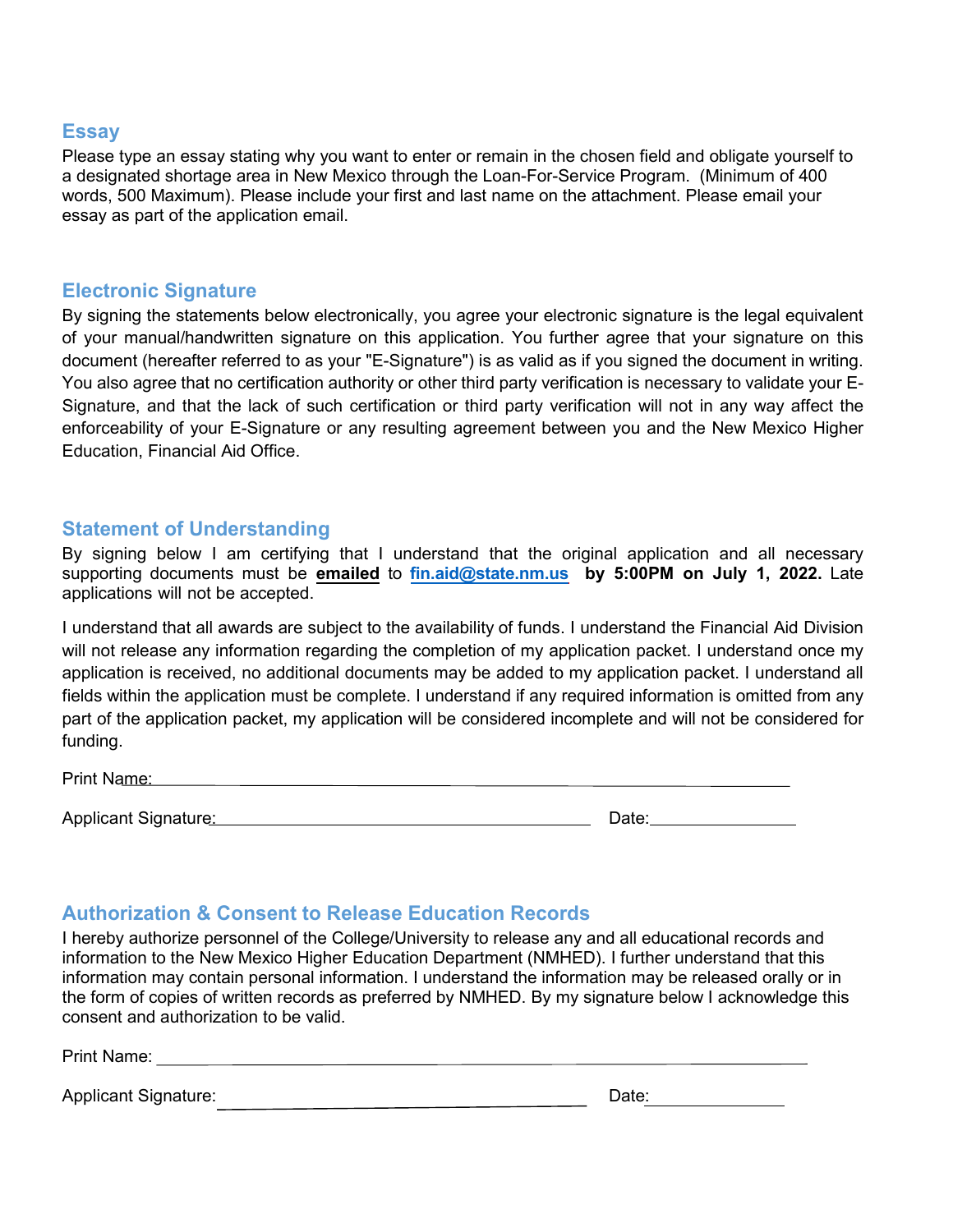# **Statement of Intent To Provide Service In New Mexico**

I affirm intent to practice in an underserved area of New Mexico upon completion of my education and/or internship/residency. I understand that if selected to receive funding, I must fulfill the service requirements of this loan or repay the loan with interest and penalties as defined in the Teacher Loan-For-Service Agreement and in the New Mexico Administrative Code 5.7.2.

Upon termination of an agreement, the Program Participant shall be assessed a penalty of up to three (3) times the amount of award disbursed, plus eighteen percent (18%) interest, unless the NMHED finds acceptable extenuating circumstances for why the participant could not serve and comply with the terms of the provisions. The NMHED shall require immediate repayment plus the amount of any penalty assessed.

I affirm all the information on this application is true and completed to the best of my knowledge. If asked by the New Mexico Higher Education Department, I will provide proof of the information I have reported on this application.

All information can and will be used in a legal capacity if necessary.

Print Name: **Example 2018 Print Name: Print Name: Print Name: Print Name: Print Name: Print Name: Print Name: Print Name: Print Name: Print Name: Print Name: Print Name: Print Name: Print Name:** 

Applicant Signature: <u>Date: Date: Date: Date: Date: Date: Date: Date: Date: Date: Date: Date: Date: Date: Date: Date: Date: Date: Date: Date: Date: Date: Date: Date: Date: Date: Date: Date: Date: Date: Date: Date: Date: Da</u>

## **Checklist**

If any of the items listed below are omitted from the application packet, your application will be considered incomplete and will not be reviewed or considered for funding.

- Complete all fields within the Teacher Loan-For-Service Program Application
- Essay: Typed Essay with a maximum of 500 words
- Unofficial Academic Transcripts
- Copy of Driver's License
- Letter of Acceptance: Attach your letter of acceptance into the educational program in which you are enrolled.
- Institution Certification (completed by the financial aid office at your institution)
- Send one email with your application and all documents attached. Type Teacher LFS, first and last name in the email subject line. Email to: fin.aid@state.nm.us